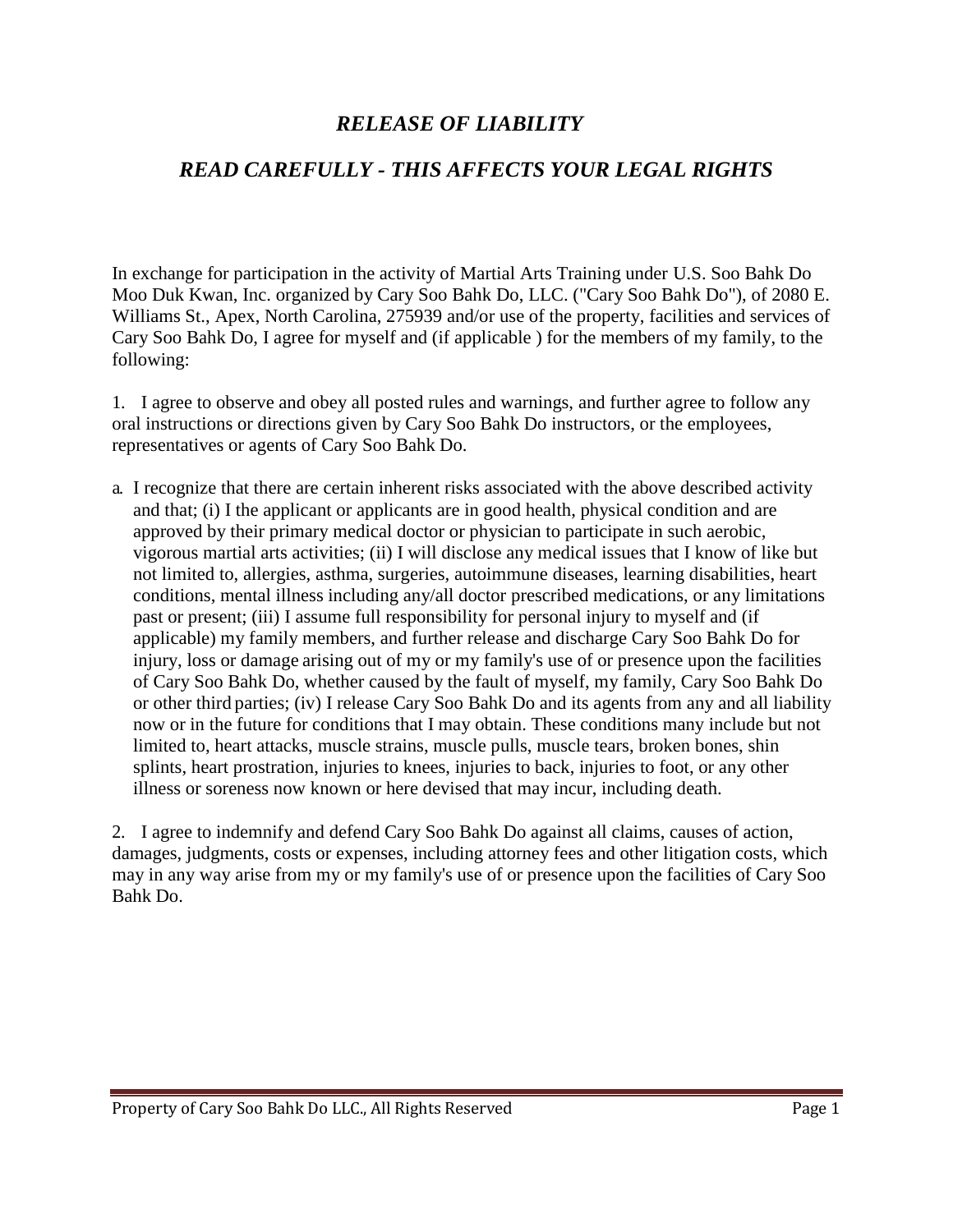3. I agree to pay for all damages to the facilities of Cary Soo Bahk Do caused by my ormy family's negligent, reckless, or willful actions.

a. I agree to hold harmless and no judgement against "The Bannard Center", Dr. Daniel Bannard, Instructors, Assistants, Subsidiary and Affiliate Companies for example but not limited to, the U.S. Soo Bahk Do Moo Duk Kwan Federation and including the facilitate in which the studio is located and the building owner/operator Hope Community Church of Apex, are released and held harmless from any damages both physical, mental and punitive.

## 4. I consent to the participation of my child (Parent/Legal Guardian Name)

, or the contract of  $\mathcal{L}$  ,  $\mathcal{L}$  ,  $\mathcal{L}$  ,  $\mathcal{L}$  ,  $\mathcal{L}$  ,  $\mathcal{L}$  ,  $\mathcal{L}$ 

Address:

, North Carolina, in Martial Arts Training under Soo Bahk Do Moo Duk Kwan, and agree on behalf of the above minor to all of the terms and conditions of this Agreement. By signing this Release of Liability, I represent that I have legal authority over and custody of Childs Name: .

5. In the event of an injury to the above minor during the above described activities, I give my permission to Cary Soo Bahk Do or to the employees, representatives or agents of Cary Soo Bahk Do to arrange for all necessary medical treatment for which I shall be financially responsible. Cary Soo Bahk Do shall have the following powers:

a. The power to seek appropriate medical treatment or attention on behalf of my child as may be required by the circumstances, including without limitation, that of a licensed medical physician and/or a hospital;

b. The power to authorize medical treatment or medical procedures in an emergency or life threatening situation;

c. The power to make appropriate decisions regarding clothing, bodily nourishment and shelter.

6. Any legal or equitable claim that may arise from participation in the above shall be resolved under North Carolina law.